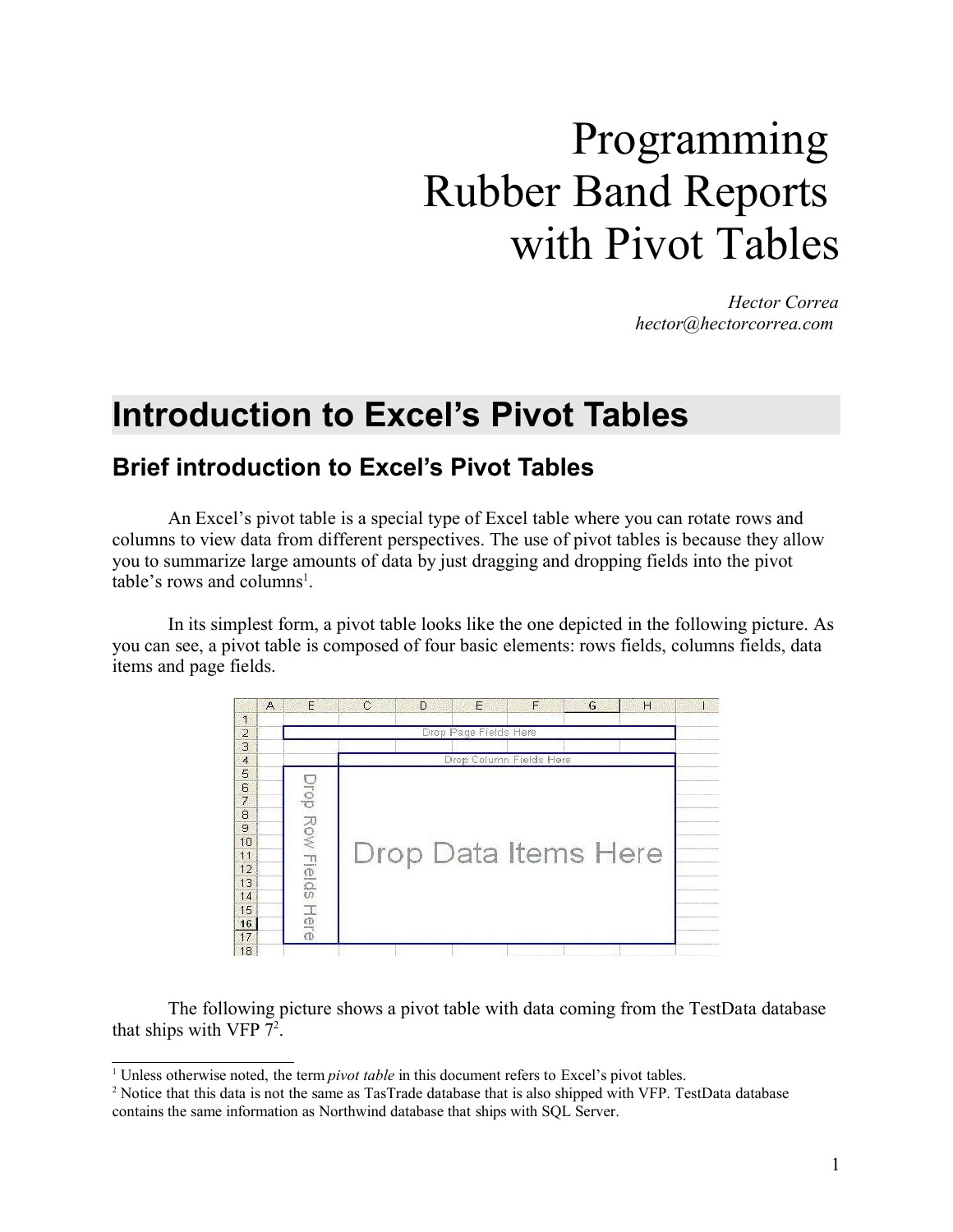|                   | A | B.                  | C                 | D                     | E        | F          | G           | H      |
|-------------------|---|---------------------|-------------------|-----------------------|----------|------------|-------------|--------|
| $\frac{1}{2}$     |   |                     |                   |                       |          |            |             |        |
|                   |   |                     |                   | Drop Page Fields Here |          |            |             |        |
| 3                 |   |                     |                   |                       |          |            |             |        |
| $\overline{4}$    |   | <b>Sales</b>        | $country -$       |                       |          |            |             |        |
| 5                 |   | year/month v Canada |                   | Italy                 | Mexico   | <b>USA</b> | Grand Total |        |
|                   |   | 1996/4              | 1731.5            | 755                   | 1196     | 13004.43   | 16686.93    |        |
| $\frac{6}{7}$     |   | 1996/5              | 3004.8            | 1804                  | 660      | 35907.95   | 41376.75    |        |
|                   |   | <b>Grand Total</b>  | 4736.3            | 2559                  | 1856     | 48912.38   | 58063.68    |        |
| 9                 |   |                     |                   |                       |          |            |             |        |
| 10                |   |                     | <b>PivotTable</b> |                       |          |            |             | ⊠      |
| 11                |   |                     | PivotTable -      | 海仙园                   | 명 현      | 2日         |             |        |
| $12 \overline{)}$ |   |                     |                   |                       |          |            |             |        |
| 13                |   |                     | company           | region                | country  | order d    | year/mo     | 伞      |
| 14                |   |                     | employee          | product               | quantity | linetot    |             |        |
| 15                |   |                     |                   |                       |          |            |             | $\psi$ |
| 16                |   |                     |                   |                       |          |            |             |        |
| 17                |   |                     |                   |                       |          |            |             |        |

In this example, you can see *sales* by *year/month* and *country*. Notice how fields in row and column headers are, in fact, drop-down controls. This means that when you click on them, a drop down list pops up enabling you to select the values that you want to show (filter) in the pivot table. In this particular case, I selected only the months of April and May in 1996 for four countries. A copy of the Excel file with this pivot table can be found in file PT\_TESTDATA.XLS.

One of the most exciting features of pivot tables is that they are dynamic. This means that you can rearrange the fields displayed as rows, columns and data items to get different views of the same data. For example, the following picture shows the same data as the previous picture. However, in this case I dragged the *employee* field to the rows area. Notice how the pivot table automatically broke down information by employee.

|                | A | B                  | $\mathcal{C}$                        | D                                                  | E                     | F            | G          | H                  |
|----------------|---|--------------------|--------------------------------------|----------------------------------------------------|-----------------------|--------------|------------|--------------------|
| 1              |   |                    |                                      |                                                    |                       |              |            |                    |
| $\overline{2}$ |   |                    |                                      |                                                    | Drop Page Fields Here |              |            |                    |
| з              |   |                    |                                      |                                                    |                       |              |            |                    |
| 4              |   | Sales              |                                      | country                                            |                       |              |            |                    |
| 5              |   | year/month         | employee<br>$\overline{\phantom{a}}$ | Canada                                             | Italy                 | Mexico.      | <b>USA</b> | <b>Grand Total</b> |
| 6              |   | 1996/4             | Davolio, Nancy                       | 717.5                                              | 110                   | 1196         | 1879.35    | 3902.85            |
| $\overline{I}$ |   |                    | Fuller, Andrew                       | 1014                                               | 645                   |              | 1871.5     | 3530.5             |
| 8              |   |                    | Leverling, Janet                     |                                                    |                       |              | 4928.58    | 4928.58            |
| 9              |   |                    | Peacock, Margaret                    |                                                    |                       |              | 3477       | 3477               |
| 10             |   |                    | Suyama, Michael                      |                                                    |                       |              | 848        | 848                |
| 11             |   | 1996/ 4 Total      |                                      | 1731.5                                             | 755                   | 1196         | 13004.43   | 16686.93           |
| 12             |   | 1996/5             | Callahan, Laura                      |                                                    |                       |              | 554.4      | 554.4              |
| 13             |   |                    | Davolio, Nancy                       | 1170.3                                             |                       | 360          | 6096.9     | 7627.2             |
| 14             |   |                    | Fuller, Andrew                       |                                                    | 266                   | 300          | 8902.5     | 9468.5             |
| 15             |   |                    | King, Robert PivotTable              |                                                    |                       |              |            | м                  |
| 16             |   |                    | Peacock, Ma                          | PivotTable -                                       | 油山团                   | $-101$<br>1. |            |                    |
| 17             |   |                    | Suyama, Mic                          |                                                    |                       |              | 21         |                    |
| 18             |   | 1996/ 5 Total      |                                      | order_d<br>year/mo<br>company<br>region<br>country |                       |              |            |                    |
| 19             |   | <b>Grand Total</b> |                                      | employee                                           | product               | quantity     | linetot    |                    |
| 20             |   |                    |                                      |                                                    |                       |              |            |                    |
| 21             |   |                    |                                      |                                                    |                       |              |            | W.                 |
| 22             |   |                    |                                      |                                                    |                       |              |            |                    |

Another interesting feature of pivot tables is their drill-down capability. You can doubleclick on any particular cell and Excel shows the specific records that are behind the summary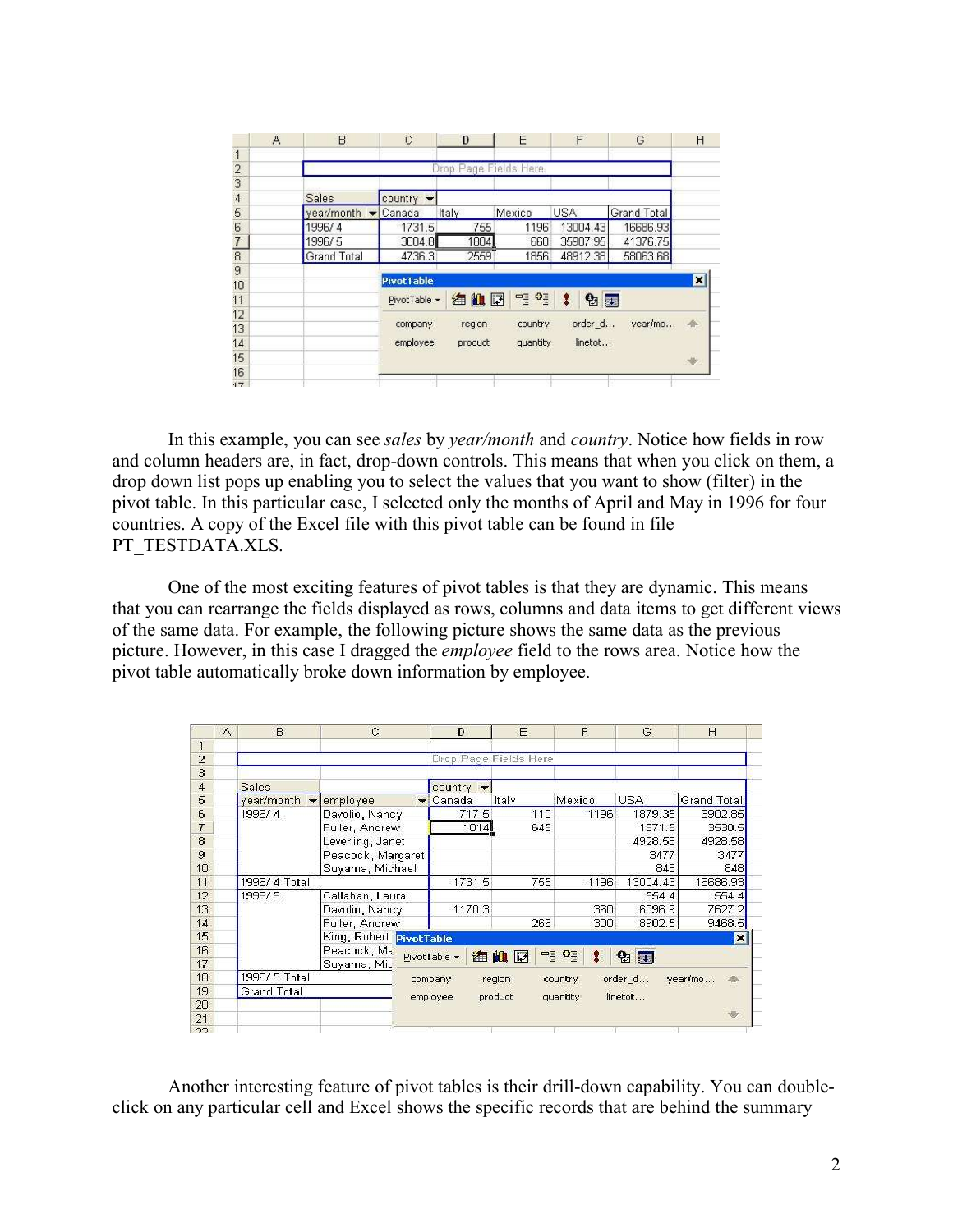value displayed on the pivot table. For example, double-clicking on row *1996/4, Andrew Fuller* for column *Canada* shows details of the two sales that make up the 1014 dollars shon in the pivot table.

| company                    |        | region country order date yearmonth | employee | product                                        |    | quantity linetotal |
|----------------------------|--------|-------------------------------------|----------|------------------------------------------------|----|--------------------|
| 2 Bottom-Dollar Markets BC | Canada | 4/13/1996 1996/4                    |          | Fuller, Andrew Malaysian Coffee                |    | 414                |
| 3 Bottom-Dollar Markets BC | Canada | 4/13/1996 1996/4                    |          | Fuller, Andrew Uncle Bob's Organic Dried Pears | 20 | 600                |
|                            |        |                                     |          |                                                |    |                    |

There are several other goodies that come along with pivot tables. For example, you can create pivot charts. These charts are associated with the pivot table and you can filter the information that is charted just as you can with the pivot table (i.e. via drop down lists). You can also create calculated fields (e.g. sums, counts, averages) in your pivot table. In addition, you can format your pivot tables to give them a professional look and feel by using a variety of built-in styles that come with Excel<sup>3</sup>.

Even though pivot tables are very flexible and powerful, you might still wonder why you would look at Excel's capabilities to deliver your reports rather than using Visual FoxPro report writer or any of the third party reporting tools that are available. There are two strong reasons that make pivot tables a better candidate than other technologies to deliver reports to users.

First, most people already have Excel and know how to use it<sup>4</sup>. Allowing your users to create dynamic reports with a tool that they feel confident with is something that they will certainly appreciate.

Secondly, since pivot tables are so dynamic, users can customize their own reports by just dragging and dropping fields. They can drill down to any the level of detail that they need to by double-clicking on cells. Additionally, they can create charts by using one of the most well known chart engines available for end-users. The bottom line is that there is a significant reduction on the turn-around time to create reports and an increased flexibility in being able to represent and analyze data.

# **Programming Excel's Pivot Tables with Visual FoxPro**

There are basically two ways of creating pivot tables in Excel. The first way is using Excel interactively. To do this, use the Pivot Table Wizard option that is on the Data pad in Excel's main menu. The second mechanism to create pivot tables is programmatically via OLE-Automation. This is the mechanism that I will describe in this document<sup>5</sup>.

<sup>&</sup>lt;sup>3</sup> There are plenty of books out there that describe how to use these and other features of pivot tables. In general, any decent book on Excel will have a chapter dedicated to pivot tables and pivot charts where you can find more information on how to format pivot tables for nice and elegant presentations.

<sup>4</sup> Bellmer, Tom.

<sup>&</sup>lt;sup>5</sup> Although I will not elaborate on the interactive way of creating pivot tables, I highly encourage you to give it a try before you dive into details on how to create them programmatically. This will be particularly useful if you have never played with pivot tables before. You can use the PT\_TESTDATA.XLS file to do this exercise.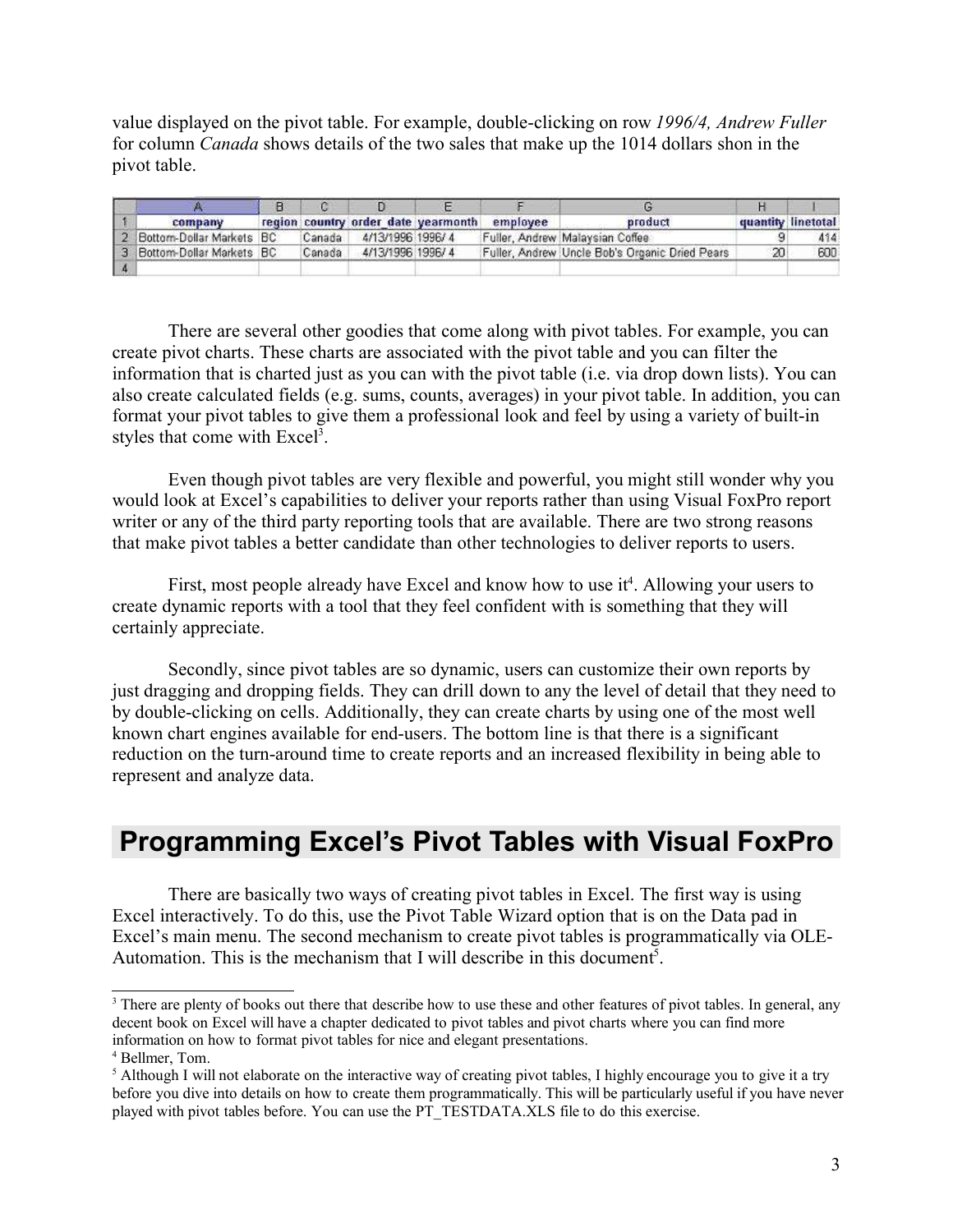Before we dig into the details on how to create a pivot table programmatically, let us first take a look at the general process involved on creating a pivot table. This process can be divided into three basic steps:

- 1. First, you take some data stored in a normalized format and create a temporary table with a de-normalized (flat file) version of this information.
- 2. Second, you submit this de-normalized data to Excel and create a pivot table.
- 3. Third, once the pivot table has been created, you (or your end-users) only need to deal with the Excel file that you created. From that point on, you (or your endusers) do *not* need to be connected to either the normalized database or the denormalized table.

The following picture depicts this process:



#### **Step 1. From normalized to de-normalized data**

In well-designed systems, data is stored in normalized tables. In order to create a pivot table, you need to first create a de-normalized version of your database. Although this denormalization might sound a little bit inefficient, the fact is that any reporting tool (including VFP's Report Writer) requires this de-normalized data to be created either implicitly or explicitly.

Let us say, for example, that you have a database like the one depicted in the next diagram. This is a diagram of the TestData database that ships with VFP 7.

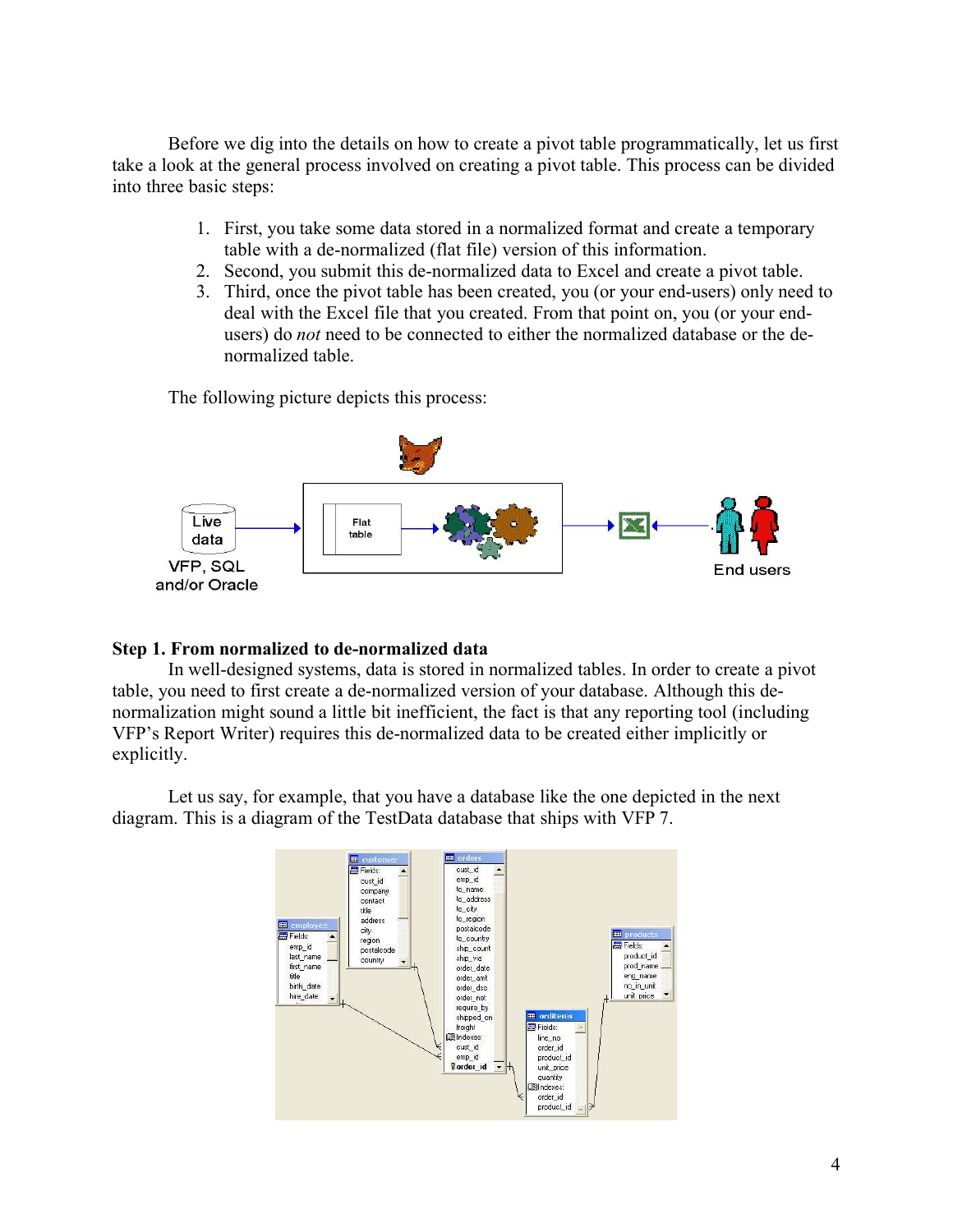The process to create a de-normalized table is usually pretty straightforward. You start by identifying *all fields* from *all tables* that you would like to include in the pivot table. For example, if you want to show information by customer, then you need to include the customer name (*customer.company*) in this de-normalized table. Likewise, if you want to display information by employee, then you need to include the name of the employee (*employee.first\_name*) associated with each record. For the most part, you need to bring all descriptive names to the de-normalized table and omit primary keys.

Once you have identified what information you want to include in the pivot table, you then write a program in VFP to pull down this information and store it in a VFP table. The following fragment of code shows how you can create a de-normalized table for the tables depicted before<sup>6</sup>:

| select | customer.company,                                                        |
|--------|--------------------------------------------------------------------------|
|        | customer.region,                                                         |
|        | customer.country,                                                        |
|        | orders.order date,                                                       |
|        | employee.last name as employeelast, ;                                    |
|        | products.eng name as "product",                                          |
|        | orditems.quantity,                                                       |
|        | orditems.quantity * orditems.unit price as linetotal;                    |
| from   | customer                                                                 |
|        | inner join orders on customer.cust id = orders.cust id ;                 |
|        | inner join employee on orders. emp $id = \text{employee}.\text{emp}$ id; |
|        | inner join orditems on orders.order id = orditems.order id ;             |
|        | inner join products on orditems. product id = products. product id ;     |
|        | into table data\pt testdata                                              |

The following picture shows a fragment of the data that will be generated with the previous SQL statement. Notice how fields like company name, employee and product fields are now de-normalized.

| Company                    | Region     | Country    | Order date          | Employee          | Quantity               | Linetotal         | Product                           |
|----------------------------|------------|------------|---------------------|-------------------|------------------------|-------------------|-----------------------------------|
| Ernst Handel               |            | Austria    | 08/07/1993          | King, Robert      | 5.000                  |                   | 75.0000 Flotemys Cream Cheese     |
| La maison d'Asie           |            | France     | 08/10/1993          | Davolio, Nancy    | 40.000                 |                   | 280.0000 Sir Rodney's Scones      |
| La maison d'Asie           |            | France     | 08/10/1993          | Davolio, Nancy    | 15,000                 | 210.0000 Licorice |                                   |
| La maison d'Asie           |            | France     | 108/10/1993         | Davolio, Nancy    | 20.000                 |                   | 226.0000 White Chocolate          |
| La maison d'Asie           |            | France     | 08/10/1993          | Davolio, Nancy    | 4.000                  |                   | 104.0000 Gramma Alice's Dumpling  |
| Toms Spezialitäten         |            |            | Germany 108/11/1993 | Leverling, Janet  | 20,000                 |                   | 266.0000 Pickled Herring          |
| Toms Spezialitäten         |            |            | Germany 108/11/1993 | Leverling, Janet  | 10.000                 |                   | 60.0000 Jack's New England Clam   |
| Toms Spezialitäten         |            |            | Germany 08/11/1993  | Leverling, Janet  | 3.000                  |                   | 45.0000 Flotemys Cream Cheese     |
| Rattlesnake Canyon Grocery | .inm       | iusa.      | 08/12/1993          | Peacock, Margaret | 10.000                 |                   | 320.0000 Malaysian Coffee         |
| Rattlesnake Canyon Grocery | :NM        | <b>USA</b> | 08/12/1993          | Peacock, Margaret | 15,000                 |                   | 343.5000 Perth Meat Pies          |
| Rattlesnake Canyon Grocery | INM        | <b>USA</b> | 08/12/1993          | Peacock, Margaret | 60.000                 |                   | 1560.0000 Gramma Alice's Dumpling |
| Rattlesnake Canyon Grocery | :NM        | iusa       | 08/14/1993          | Peacock, Margaret | 10.000                 |                   | 122.0000 Pavlova Merinque Desser  |
| Rattlesnake Canyon Grocery | <b>INM</b> | <b>USA</b> | 08/14/1993          | Peacock, Margaret | 2.000                  |                   | 63.8000 Rössle Sauerkraut         |
| Morgenstern Gesundkost     |            | Germany    | 08/17/1993          | Buchanan, Steven  | 2.000                  |                   | 17.4000 Scottish Longbreads       |
| <b>Ernst Handel</b>        |            | Austria    | 08/18/1993          | King, Robert      | 40.000                 |                   | 268.0000 Jack's New England Clam  |
| Ernst Handel               |            | Austria    | 08/18/1993          | King, Robert      | 50.000                 |                   | 1150.0000 Pierrot Camembert       |
| <b>Ernet Handel</b>        |            | Auctria    | C00 N.R.N.R.N.      | King Dohort       | $AD$ 000 $\frac{1}{2}$ |                   | 028 0000 Wimmork Dolicious Broad  |

<sup>6</sup> Complete code can be found in the GETDATA.PRG file.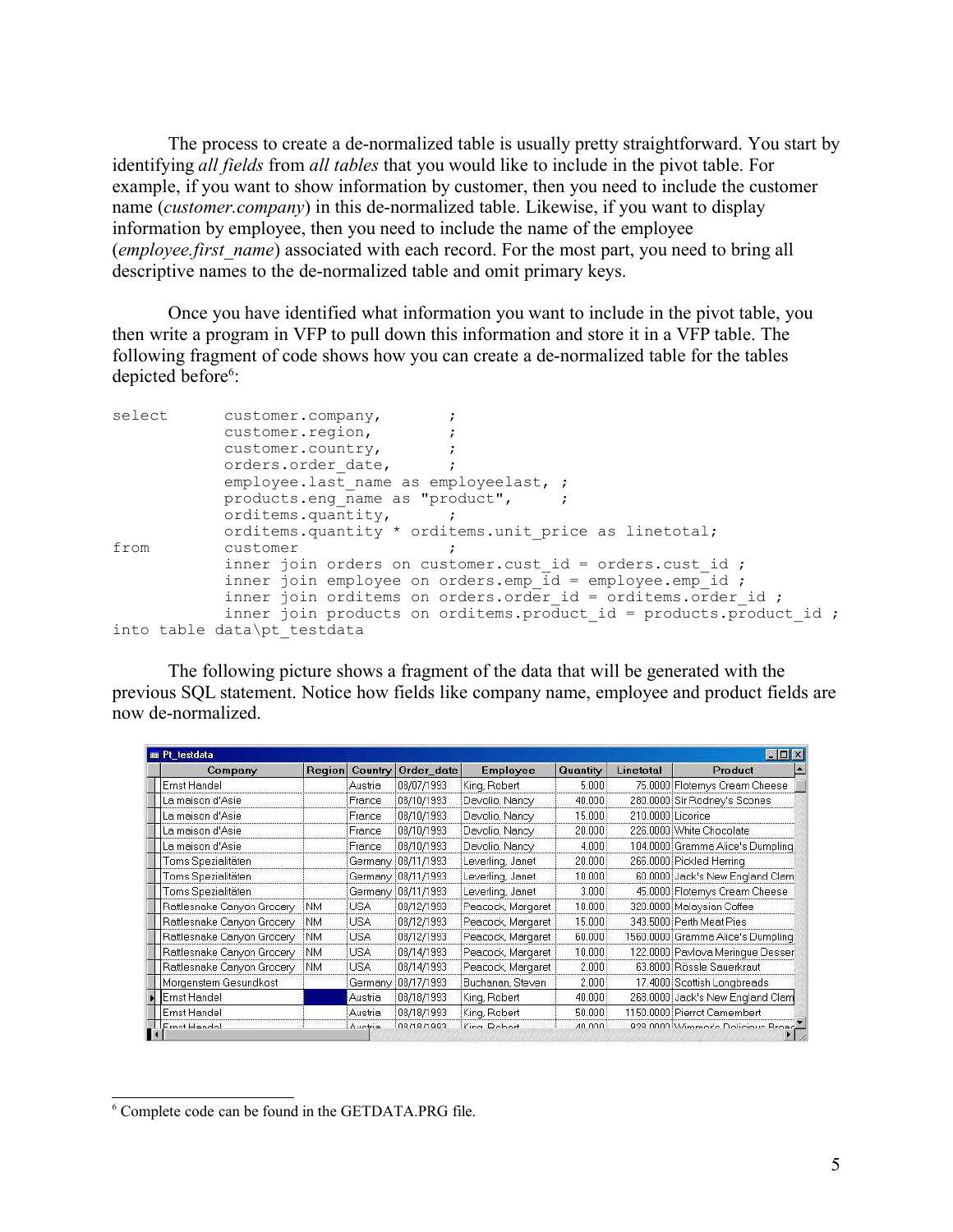In the previous example, to create the de-normalized table a single SQL Select statement was required. In real life applications, however, the process can be more involved and require several SQL Select statements (potentially from several databases) plus a series of steps to massage the information until it has all the information that we will eventually need in the pivot table. Given VFP's data manipulation capabilities, it is easy to see why VFP is such a good fit for this particular duty.

Keep in mind that, although the de-normalized table will be a VFP table, this does not mean that the source data needs to be VFP data. You can use VFP to pull data from a variety of databases (e.g. SQL Server or Oracle) via SQL Pass Through or remote views.

There are some other routes that you can take to create this de-normalized table and some of them are even more powerful than the technique that is used in this document. A common mechanism to accomplish this task is via On Line Analytical Processing (OLAP) packages like the one that comes built-in in SQL Server. These mechanisms are beyond the scope of this document. If you are interested in them, you should take a look at Val Matison's white paper listed at the end of this document. Nevertheless, you should keep in mind that when you move to OLAP packages you not only increase pivot tables capabilities, but also the price and complexity of the solution.

#### **Step 2. Creating the Pivot Table**

Once you have your data de-normalized there are basically two methods that you can follow to create the pivot table.

One option is to copy your data to a sheet within an Excel workbook and then create the pivot table using this data. Although this approach works well in a majority of cases, it comes with a significant limitation: you can only import 65,000 records to an Excel spreadsheet. An example on how to create a pivot table using this approach can be found in the program, CREATEPT1.PRG

The other option that you can follow is to create a pivot table from an external data source (rather than from an Excel spreadsheet.) In this case, you ask Excel to read the data from a VFP table via ODBC or OLE-DB. Excel in turn reads this data to an internal cache (but it does not display it in a sheet) and then creates the pivot table. This is the technique that is used in this document.

It is very easy to create an Excel's pivot table from within VFP. Basically, you just need to use OLE-Automation to instruct Excel to create a pivot table for you. The following code fragment shows how to create a pivot table programmatically<sup>7</sup>.

```
* 1. Launch Excel via OLE-Automation.
oExcel = createobject("excel.application")
oExcel.Application.Visible = .T.
* 2. Create a new workbook.
oWorkbook = oExcel.Workbooks.Add()
* 3. Define an Excel range object to dump the results into.
```
<sup>7</sup> Complete code for this example can be found in the CREATEPT2.PRG file.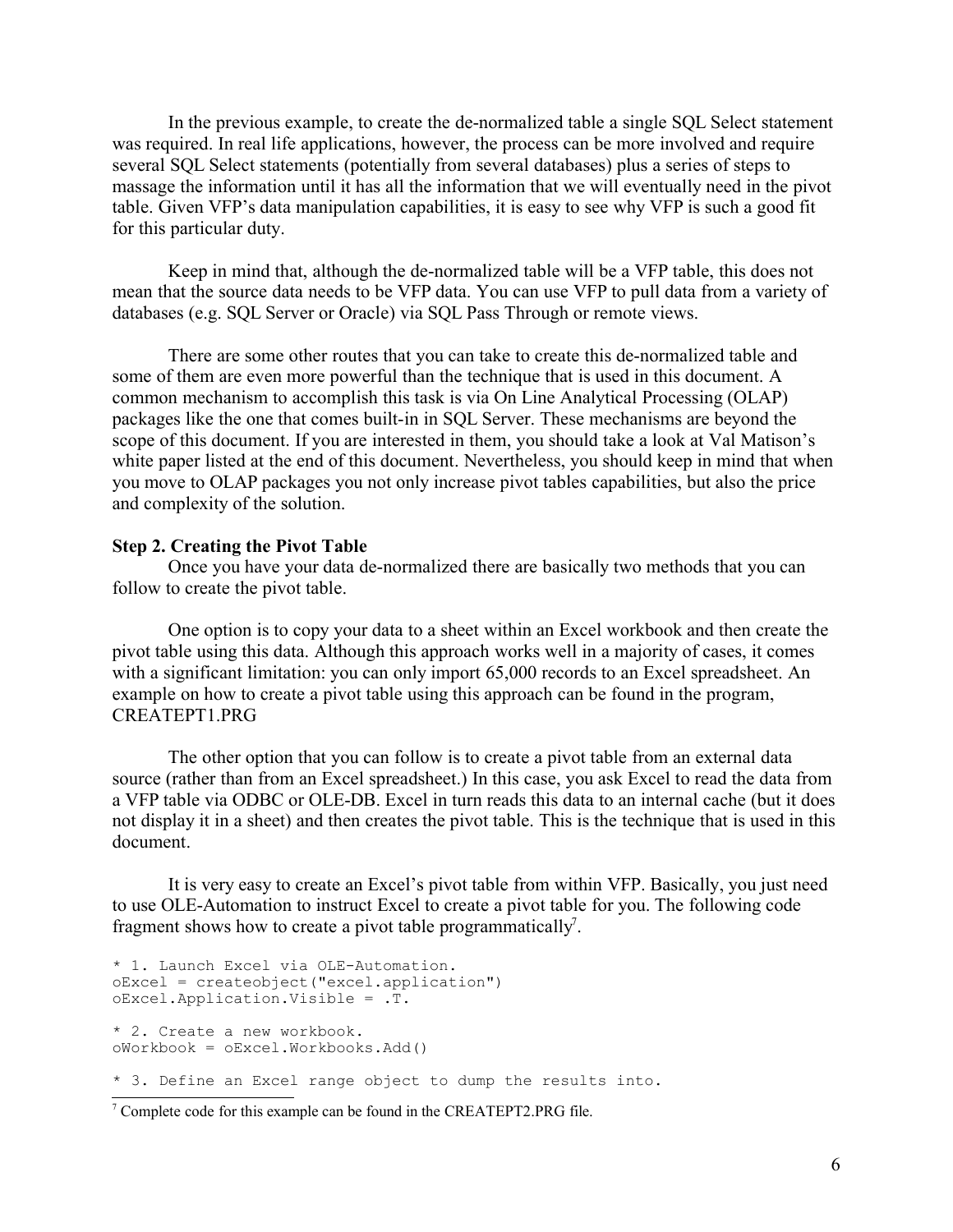```
oTargetSheet = oWorkbook.Sheets.Add()
oTargetRange = oTargetSheet.range("A2")
* 4. Define ODBC connection string and SQL statement 
* that Excel will use to read data. 
dimension aSource[2]
aSource[1] = "Driver={Microsoft Visual FoxPro Driver};" +;
           "SourceDB=" + DATAPATH + ";"""SourceType=DBF;"
aSource[2] = "select * from pt testdata"* 5. Create a pivot table object. 
oPivotTable = oExact.Sheets[1].PivotTableWizard( 2, ; & & external data.@aSource, ;
                       oTargetRange, ;
                       "PivotTable", .T., .T. )
* 6. Define how data would initially be arranged in the pivot table.
oPivotTable.PivotFields("country").orientation = 1 && row
oPivotTable.PivotFields("yearmonth").orientation = 2 && column
oPivotTable.PivotFields("linetotal").orientation = 4 && data
```
Notice how in step 5 we are using an Excel method called PivotTableWizard<sup>8</sup> to create the pivot table. Parameter aSource indicates to Excel to read data using the ODBC<sup>9</sup> connection and SQL statements that we defined in step 4.

Although pivot table wizard simplifies the process of creating a pivot table, it does not let you see how Excel organizes pivot tables internally. The following picture<sup>10</sup> shows the main objects used by Excel to handle pivot tables.



<sup>&</sup>lt;sup>8</sup> Although this method is called PivotTableWizard, it is not a wizard that will prompt the user to follow certain steps. It is called a wizard because it automates some of the steps required to create the pivot table and shields the developer from some of the internal classes that Excel uses to create and handle the pivot table.

<sup>9</sup> PivotTableWizard only knows how to use ODBC to read data from external data sources. It does not support OLE-DB providers.

<sup>&</sup>lt;sup>10</sup> Microsoft Excel Visual Basic Reference help file.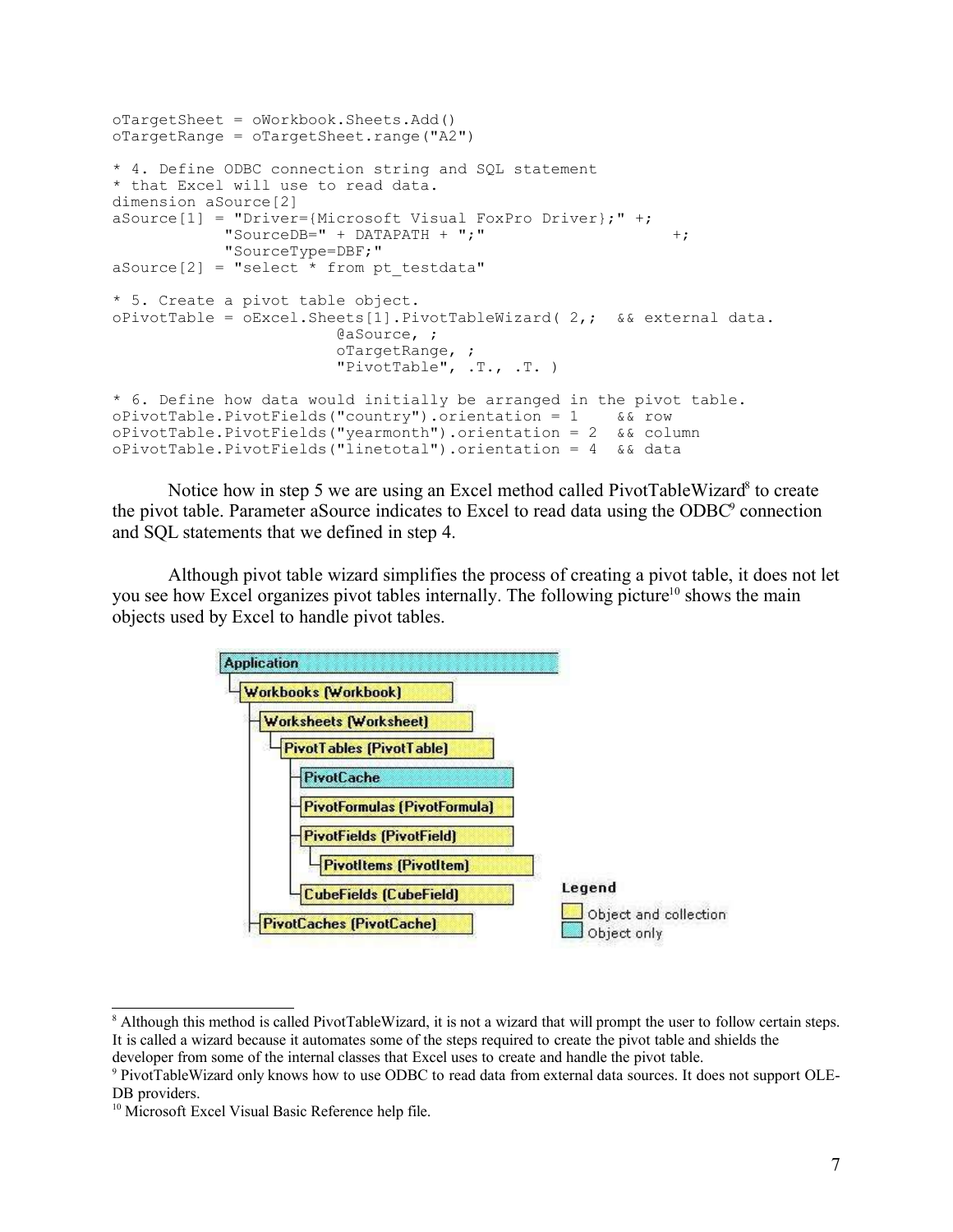In order for Excel to create a pivot table, it first reads data to an internal (and invisible) object called PivotCache. The actual visible part of the pivot table is the PivotTable object. Inside the pivot table there are PivotFields objects (that represent fields stored in the data source) and PivotFormulas objects (that can be used to represent calculated fields.)

Let us look at an example on how to create a pivot table by directly manipulating Excel's pivot table and pivot cache objects rather than using the PivotTableWizard method $^{11}$ .

```
* 1. Launch Excel via OLE-Automation.
oExcel = createobject("excel.application")
oExcel.Application.Visible = .T.
* 2. Create a new workbook.
oWorkbook = oExcel.Workbooks.Add()
* 3. Define an Excel range object to dump the results into.
oTargetSheet = oWorkbook.Sheets.Add()oTargetRange = oTargetSheet.range("A2")
* 4. Create a pivot cache object. 
oPivotCache = oWorkbook.PivotCaches.Add( 2 ) && external data
* 5. Tell this pivot cache the OLE-DB provider and SQL statement
* that Excel will use to read data.
oPivotCache.Connection = "OLEDB;Provider=vfpoledb.1;data source=" + DATAPATH
oPivotCache.Commandtext = "select * from pt_testdata" 
* 6. Ask the pivot cache object to create a pivot table
* with the data.
oPivotTable = oPivotCache.CreatePivotTable( oTargetRange, "PivotTable" )
* 7. Define how data would initially be arranged in the pivot table.
oPivotTable.PivotFields("country").orientation = 1 && row
oPivotTable.PivotFields("yearmonth").orientation = 2 && column
oPivotTable.PivotFields("linetotal").orientation = 4 && data
```
The first three steps in this example are identical to the previous example. However, in steps 4 through 6 we are manually creating the pivot cache and pivot table objects rather than using the pivot table wizard. By doing this we now can ask Excel to read data using an OLE-DB provider rather than ODBC.

Although the use of an OLE-DB provider over an ODBC driver might not seem as an imminent advantage, it is certainly a much better strategy when you consider that this prevents Excel altogether from attempting to use Microsoft Query to read data into the PivotCache. Microsoft Query is an additional component that not all Excel users have installed and that is somehow difficult to configure programmatically $12$ .

<sup>&</sup>lt;sup>11</sup> Complete code for this example can be found in the CREATEPT3.PRG file.

<sup>&</sup>lt;sup>12</sup> Tamar, Granor and Martin, Della. Page. 189.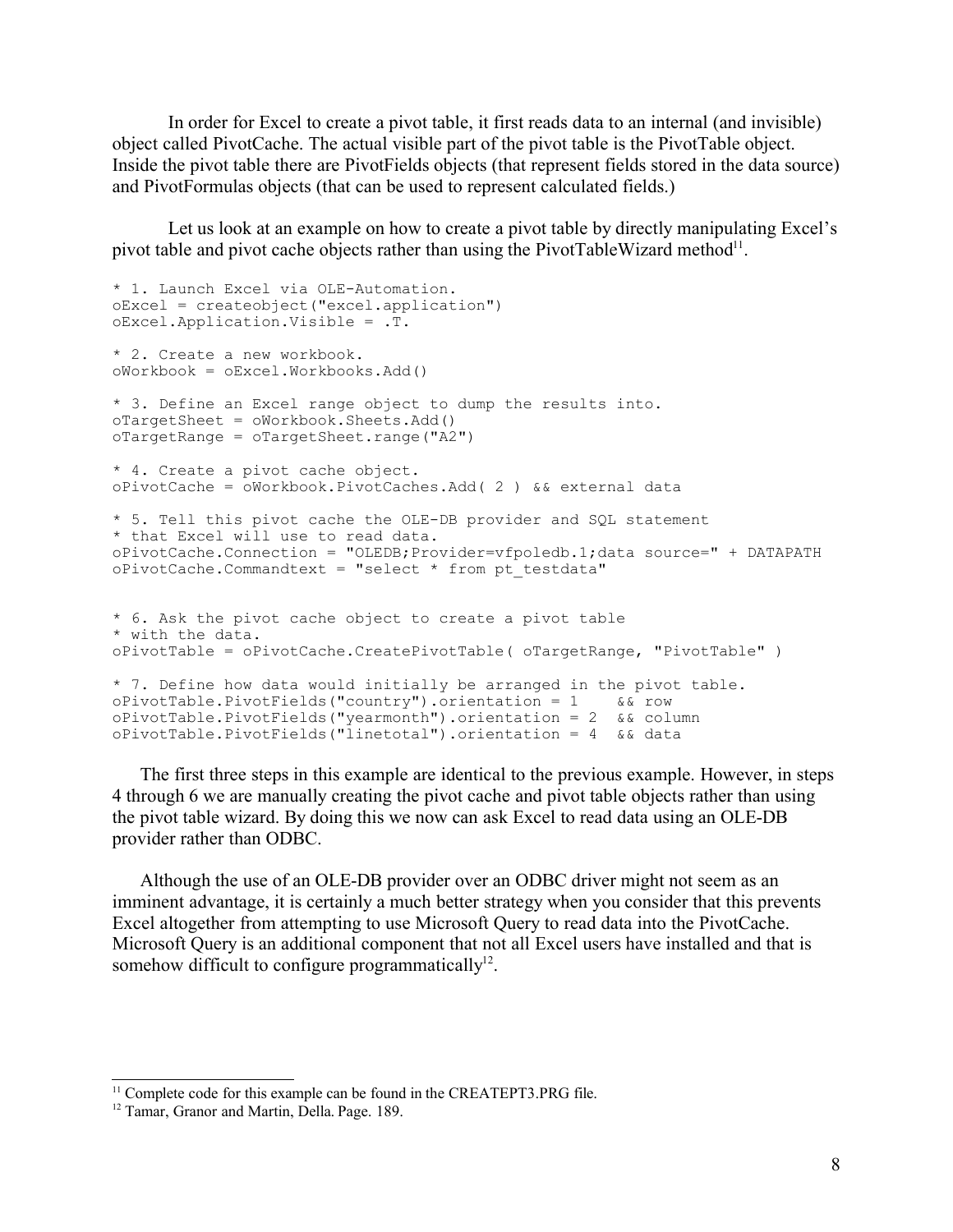#### **Step 3. Using the Pivot Table.**

Once the pivot table has been created and stored in an Excel file, it is up to you to decide what you do with the Excel file. You can e-mail the Excel file to your users or post it to a shared location where they can access it. Remember that once the pivot table has been created, your users will not need your copy of the de-normalized data anymore since Excel saves its own copy of the data as part of the PivotCache object.

In addition, since data is stored internally in the Excel file, users still have drill-down capabilities when using the pivot table even though they are neither connected to the live database nor the de-normalized table! As you can see, deployment is reduced to delivering a single Excel file to the users.

You can add some extra functionality to the Excel file by using Visual Basic for Applications (VBA). For example, you can create forms (Microsoft Forms) inside Excel files with command buttons and checkboxes. This topic is out of the scope of this document, but there are plenty of books on this topic.

#### **Paving the way**

Included with this white paper, there is a set of classes<sup>13</sup> that encapsulate access to Excel's pivot tables. The following picture shows the class hierarchy of these classes. The only class that you need to instanciate is PivotTable. This class will automatically call the other classes.



The following fragment of code shows how to use the PivotTable class to create a pivot table for a VFP table called PT\_TESTDATA.DBF

```
oPT = createobject("pivottable" )
oPT.cSourceDBF = "c:\efox pivot\data\pt testdata.dbf"
oPT.cTargetXLS = "c:\efox_pivot\data\pt_testdata.xls"
```
<sup>&</sup>lt;sup>13</sup> Code for these classes can be found in the PTCLASS.PRG file. Samples of usage can be found in the PTSAMPLES.PRG file.